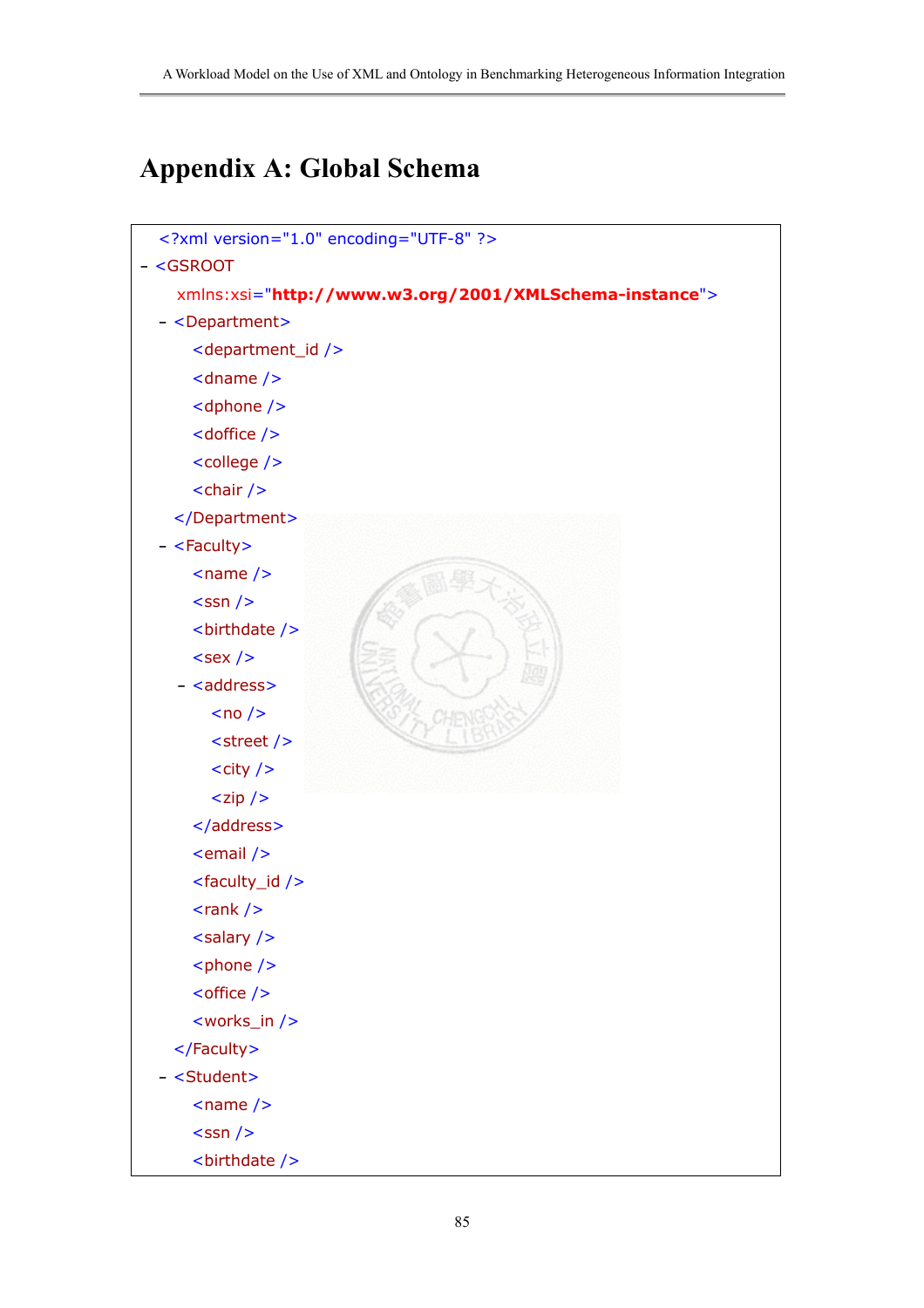| $<$ sex />                    |  |
|-------------------------------|--|
| - <address></address>         |  |
| $<$ no />                     |  |
| <street></street>             |  |
| $<$ city $/>$                 |  |
| $<$ zip />                    |  |
|                               |  |
| <email></email>               |  |
| <student_id></student_id>     |  |
| <class></class>               |  |
| <phone></phone>               |  |
| <majors_in></majors_in>       |  |
| <minors_in></minors_in>       |  |
|                               |  |
| - <gradstudent></gradstudent> |  |
| <student_id></student_id>     |  |
| $-$ <degree></degree>         |  |
| <college></college>           |  |
| <degree></degree>             |  |
| $<$ year />                   |  |
|                               |  |
| <advisor></advisor>           |  |
|                               |  |
| <course></course>             |  |
| <course_id></course_id>       |  |
| $<$ cname $/$                 |  |
| $<$ credit $/$                |  |
| <description></description>   |  |
| <offer_by></offer_by>         |  |
| $< t_id / >$                  |  |
| $<$ ta_id />                  |  |
|                               |  |
| - <study></study>             |  |
| <student_id></student_id>     |  |
| <course_id></course_id>       |  |
| <required></required>         |  |
| <markup></markup>             |  |
|                               |  |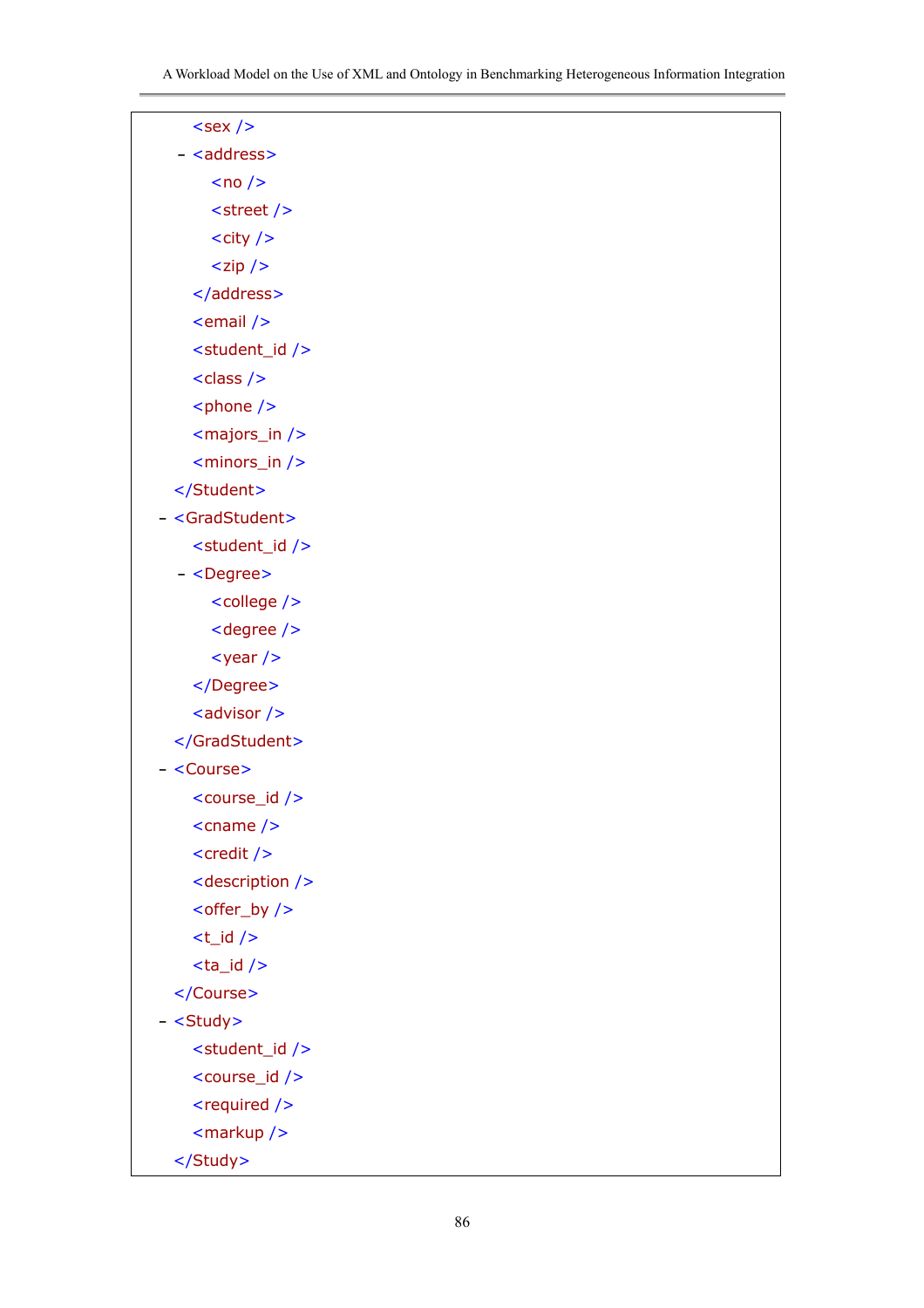A Workload Model on the Use of XML and Ontology in Benchmarking Heterogeneous Information Integration

| - <publication></publication>             |  |
|-------------------------------------------|--|
| $<$ isbn $/$                              |  |
| $<$ title $/$                             |  |
| $\alpha$ <author></author>                |  |
| $-p_type$ />                              |  |
| $-p_{year}$ />                            |  |
| $< p$ _source />                          |  |
| <abstract></abstract>                     |  |
|                                           |  |
| - <teachingassistant></teachingassistant> |  |
| $<$ ta_id $/$                             |  |
| $<$ ta_name />                            |  |
|                                           |  |
|                                           |  |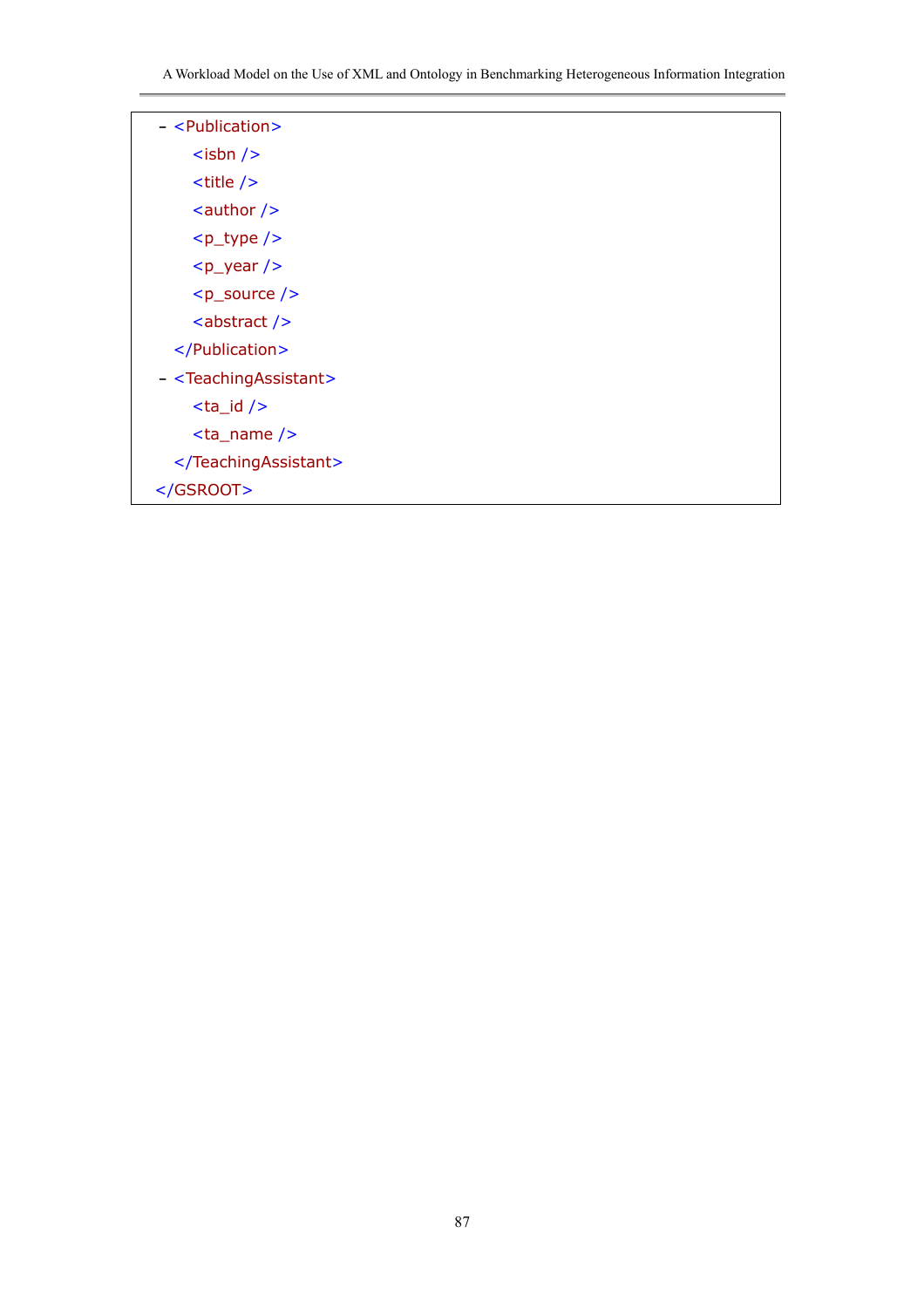# **Appendix B: Relations in Microsoft SQL Server**

| <b>Department</b> |                       |          |                |
|-------------------|-----------------------|----------|----------------|
| Number            | <b>Attribute Name</b> | Type     | Length (bytes) |
| $\mathbf{1}$      | department_id         | char     | 10             |
| $\overline{2}$    | department name       | char     | 30             |
| 3                 | mgr_id                | char     | 10             |
| $\overline{4}$    | fill                  | char     | 50             |
|                   |                       |          | Total = $100$  |
| <b>Teacher</b>    |                       |          |                |
| Number            | <b>Attribute Name</b> | Type     | Length (bytes) |
| 1                 | teacher id            | char     | 10             |
| $\overline{2}$    | teacher name          | char     | 10             |
| 3                 | dep_id                | char     | 10             |
| $\overline{4}$    | rank                  | char     | 20             |
| 5                 | sex                   | char     | $\overline{2}$ |
| 6                 | birthdate             | datetime | 8              |
| $\overline{7}$    | phone                 | char     | 10             |
| 8                 | office                | char     | 10             |
| 9                 | email                 | char     | 20             |
|                   |                       |          | Total = $100$  |
| <b>Student</b>    |                       |          |                |
| Number            | <b>Attribute Name</b> | Type     | Length (bytes) |
| 1                 | student id            | char     | 10             |
| $\overline{2}$    | student name          | char     | 10             |
| 3                 | sex                   | char     | $\overline{2}$ |
| $\overline{4}$    | dept_id               | char     | $10\,$         |
| 5                 | class                 | char     | $10\,$         |
| 6                 | birthdate             | datatime | 8              |
| $\overline{7}$    | phone                 | char     | 10             |
| 8                 | address               | char     | 20             |
| 9                 | email                 | char     | 20             |
|                   |                       |          | Total = $100$  |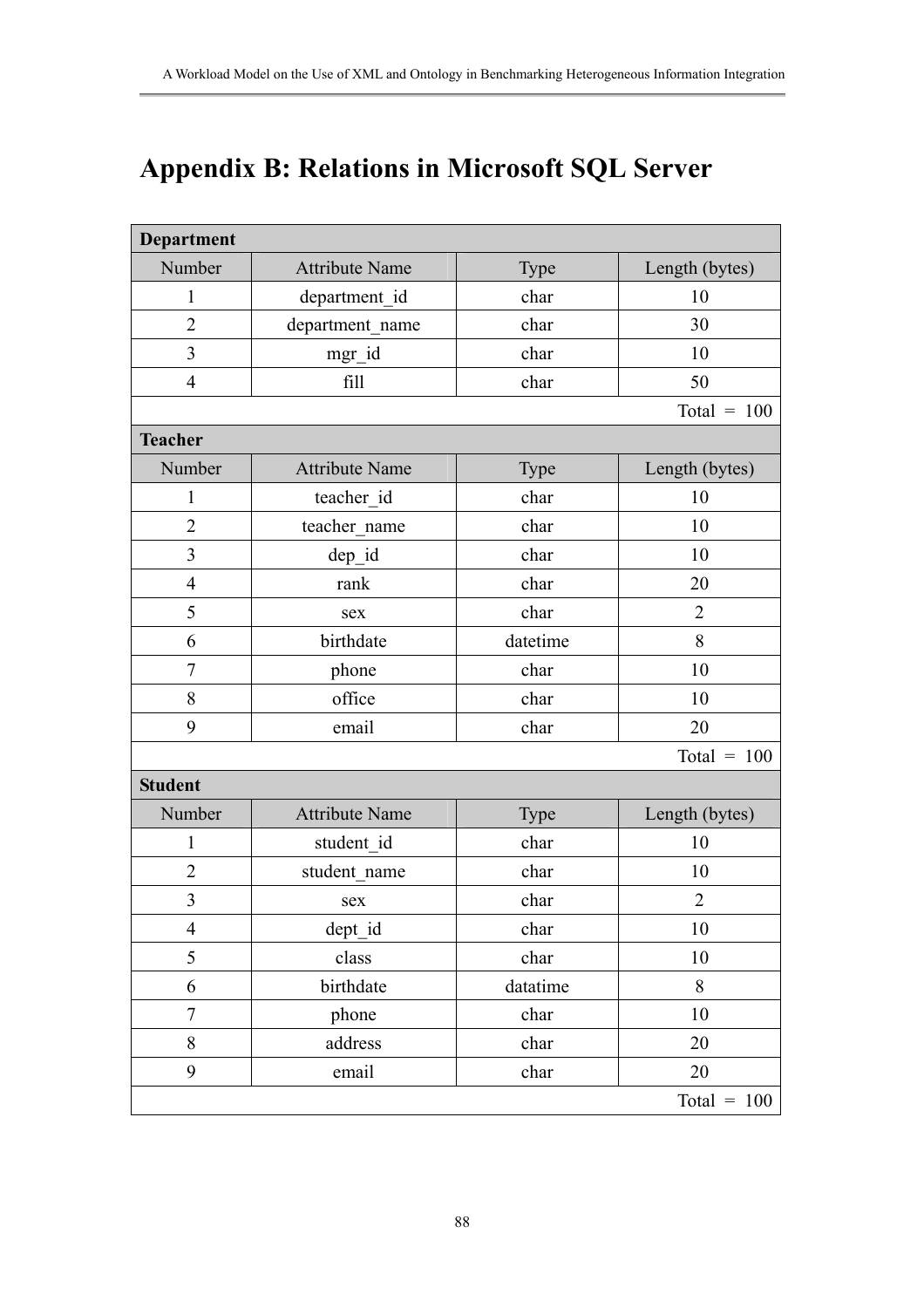#### A Workload Model on the Use of XML and Ontology in Benchmarking Heterogeneous Information Integration

| TeachingAssistant |                       |      |                |
|-------------------|-----------------------|------|----------------|
| Number            | <b>Attribute Name</b> | Type | Length (bytes) |
| 1                 | ta_id                 | char | 10             |
| $\overline{2}$    | ta name               | char | 20             |
| $\overline{3}$    | fill                  | char | 70             |
|                   |                       |      | Total = $100$  |
| Course            |                       |      |                |
| Number            | <b>Attribute Name</b> | Type | Length (bytes) |
| $\mathbf{1}$      | course id             | char | 10             |
| $\overline{2}$    | course name           | char | 66             |
| $\overline{3}$    | credit                | int  | $\overline{4}$ |
| $\overline{4}$    | t id                  | char | 10             |
| 5                 | ta_id                 | char | 10             |
|                   |                       |      | Total = $100$  |
| <b>Study</b>      |                       |      |                |
| Number            | <b>Attribute Name</b> | Type | Length (bytes) |
| $\mathbf{1}$      | student id            | char | 10             |
| $\overline{2}$    | course id             | char | 10             |
| $\overline{3}$    | required              | char | 40             |
| $\overline{4}$    | markup                | char | 40             |
|                   |                       |      | Total = $100$  |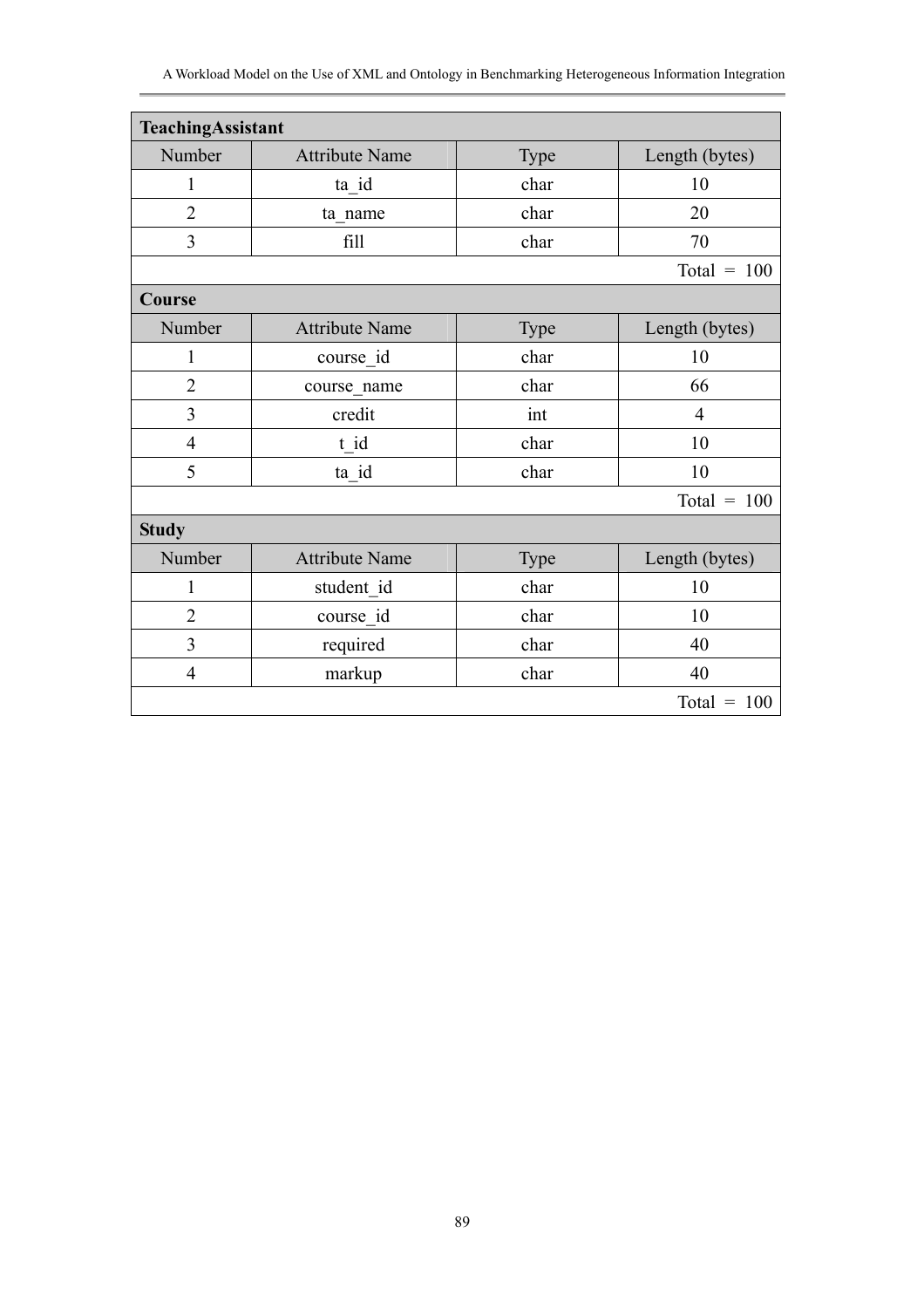# **Appendix C: Schemas in Tamino XML Server**

| Department.TSD                                                      |
|---------------------------------------------------------------------|
| xml version="1.0" encoding="UTF-8" ?                                |
| - <xs:schema <="" elementformdefault="qualified" td=""></xs:schema> |
| xmlns:tsd="http://namespaces.softwareag.com/tamino/TaminoSche       |
| maDefinition" xmlns:xs="http://www.w3.org/2001/XMLSchema">          |
| $-$ <xs:annotation></xs:annotation>                                 |
| - <xs:appinfo></xs:appinfo>                                         |
| - <tsd:schemainfo name="Department"></tsd:schemainfo>               |
| <tsd:collection name="University"></tsd:collection>                 |
| - <tsd:doctype name="Department"></tsd:doctype>                     |
| - <tsd:logical></tsd:logical>                                       |
| <tsd:content>closed</tsd:content>                                   |
|                                                                     |
|                                                                     |
|                                                                     |
| $\langle x \rangle$ s:appinfo $\langle x \rangle$                   |
|                                                                     |
| - <xs: element="" name="Deparment"></xs:>                           |
| - <xs:complextype></xs:complextype>                                 |
| - <xs:sequence></xs:sequence>                                       |
| <xs:element name="dname" type="xs:string"></xs:element>             |
| <xs:element <="" name="dphone" td="" type="xs:string"></xs:element> |
| maxOccurs="unbounded" />                                            |
| <xs:element name="doffice" type="xs:string"></xs:element>           |
| <xs:element name="college" type="xs:string"></xs:element>           |
| <xs:element name="chair" type="xs:string"></xs:element>             |
|                                                                     |
|                                                                     |
|                                                                     |
|                                                                     |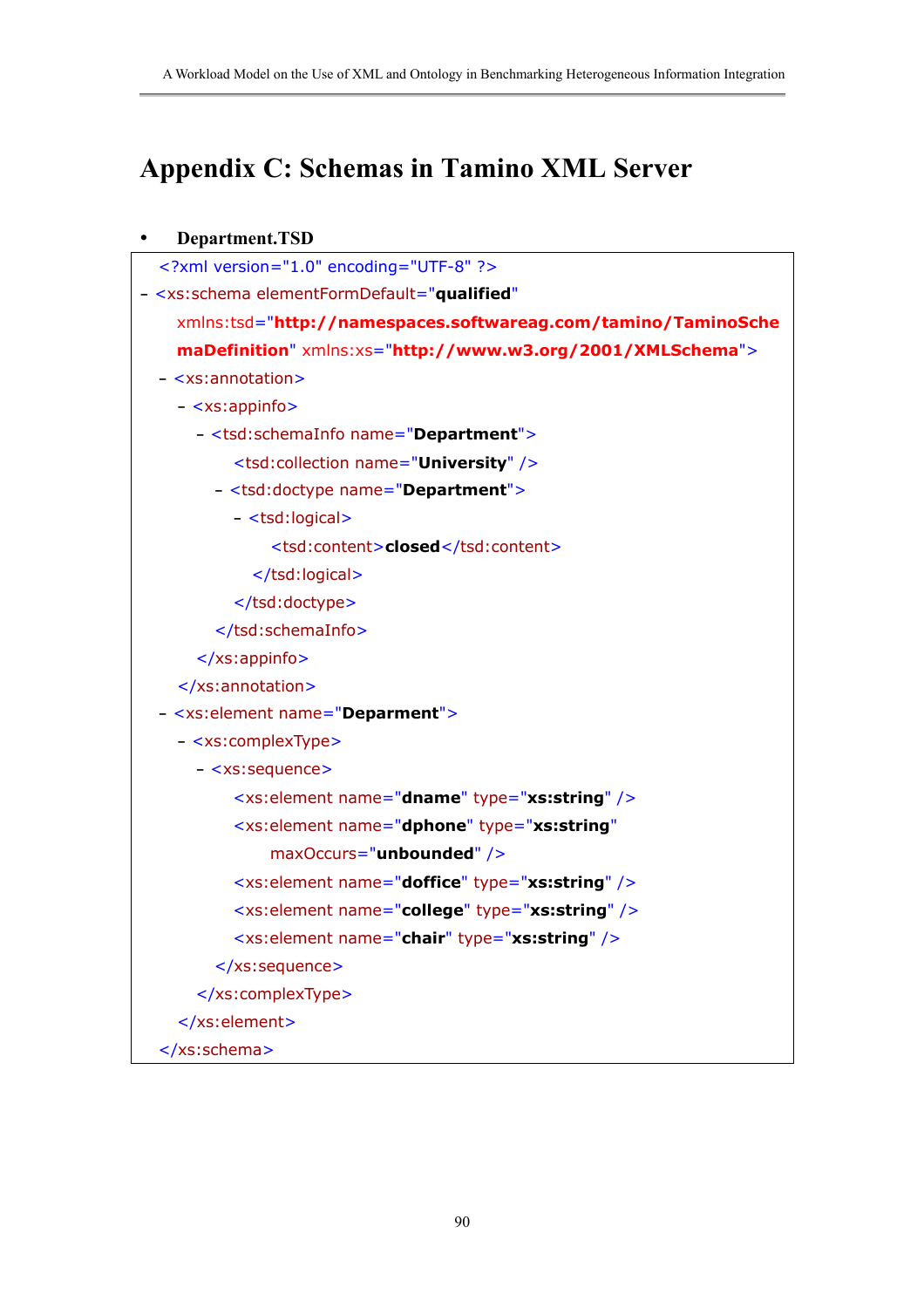| <b>Faculty.TSD</b>                                                      |
|-------------------------------------------------------------------------|
| xml version="1.0" encoding="UTF-8" ?                                    |
| $- s:schema$                                                            |
| xmlns:tsd="http://namespaces.softwareag.com/tamino/TaminoSche           |
| maDefinition" xmlns:xs="http://www.w3.org/2001/XMLSchema">              |
| $-$ <xs:annotation></xs:annotation>                                     |
| - <xs:appinfo></xs:appinfo>                                             |
| - <tsd:schemainfo name="Faculty"></tsd:schemainfo>                      |
| <tsd:collection name="University"></tsd:collection>                     |
| - <tsd:doctype name="Faculty"></tsd:doctype>                            |
| - <tsd:logical></tsd:logical>                                           |
| <tsd:content>closed</tsd:content>                                       |
|                                                                         |
|                                                                         |
|                                                                         |
| $\langle x \rangle$ s: appinfo $\langle x \rangle$                      |
|                                                                         |
| - <xs: element="" name="Faculty"></xs:>                                 |
| - <xs:complextype></xs:complextype>                                     |
| - <xs:sequence></xs:sequence>                                           |
| <xs:element name="name" type="xs:string"></xs:element>                  |
| <xs:element name="faculty_id" type="xs:string"></xs:element>            |
| <xs:element name="ssn" type="xs:string"></xs:element>                   |
| <xs:element minoccurs="0" name="birthdate" type="xs:date"></xs:element> |
| - <xs:element name="sex"></xs:element>                                  |
| - <xs:simpletype></xs:simpletype>                                       |
| - <xs:restriction base="xs:string"></xs:restriction>                    |
| <xs:enumeration value="M"></xs:enumeration>                             |
| <xs:enumeration value="F"></xs:enumeration>                             |
|                                                                         |
|                                                                         |
|                                                                         |
| - <xs: <="" element="" minoccurs="0" name="address" th=""></xs:>        |
| maxOccurs="unbounded">                                                  |
| - <xs:complextype></xs:complextype>                                     |
| - <xs:sequence></xs:sequence>                                           |
| <xs:element name="no" type="xs:short"></xs:element>                     |
| <xs:element name="street" type="xs:string"></xs:element>                |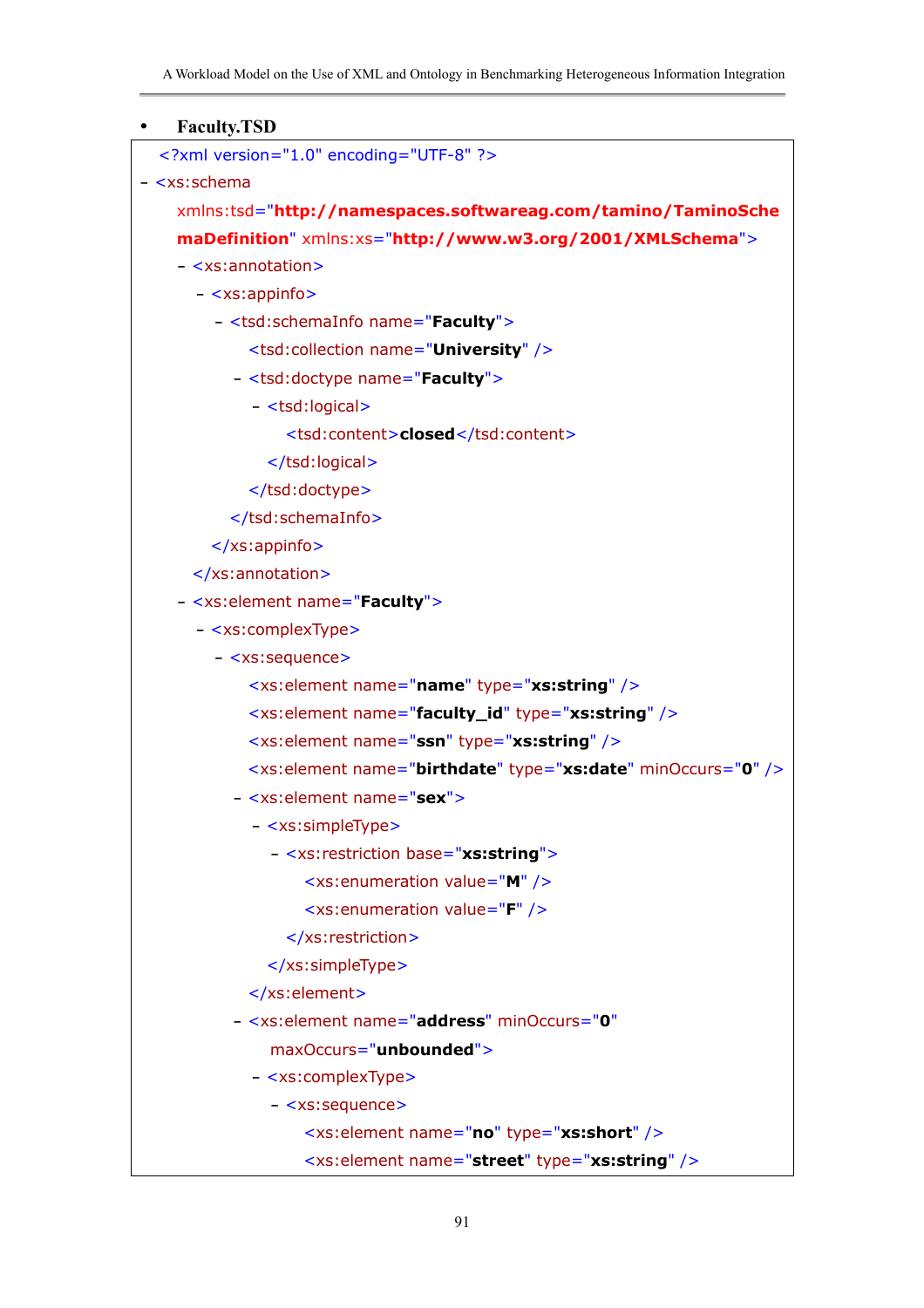```
<xs:element name="city" type="xs:string" /> 
                 <xs:element name="zip" type="xs:short" /> 
               </xs:sequence>
            </xs:complexType>
          </xs:element>
          <xs:element name="rank" type="xs:string" /> 
          <xs:element name="salary" type="xs:float" /> 
          <xs:element name="office" type="xs:string" /> 
          <xs:element name="phone" type="xs:string"
             maxOccurs="unbounded" /> 
          <xs:element name="works_in" type="xs:string" /> 
      </xs:sequence>
    </xs:complexType>
  </xs:element>
</xs:schema>
```
### y **Student.TSD**

```
<?xml version="1.0" encoding="UTF-8" ?> 
- <xs:schema
    xmlns:tsd="http://namespaces.softwareag.com/tamino/TaminoSche
    maDefinition" xmlns:xs="http://www.w3.org/2001/XMLSchema">
 - <xs:annotation>
    - <xs:appinfo>
      - <tsd:schemaInfo name="Student">
          <tsd:collection name="University" /> 
        - <tsd:doctype name="Student">
          - <tsd:logical>
              <tsd:content>closed</tsd:content> 
            </tsd:logical>
          </tsd:doctype>
        </tsd:schemaInfo>
     </xs:appinfo>
   </xs:annotation>
 - <xs:element name="Student">
    - <xs:complexType>
      - <xs:sequence>
          <xs:element name="name" type="xs:string" /> 
         <xs:element name="student_id" type="xs:string" />
```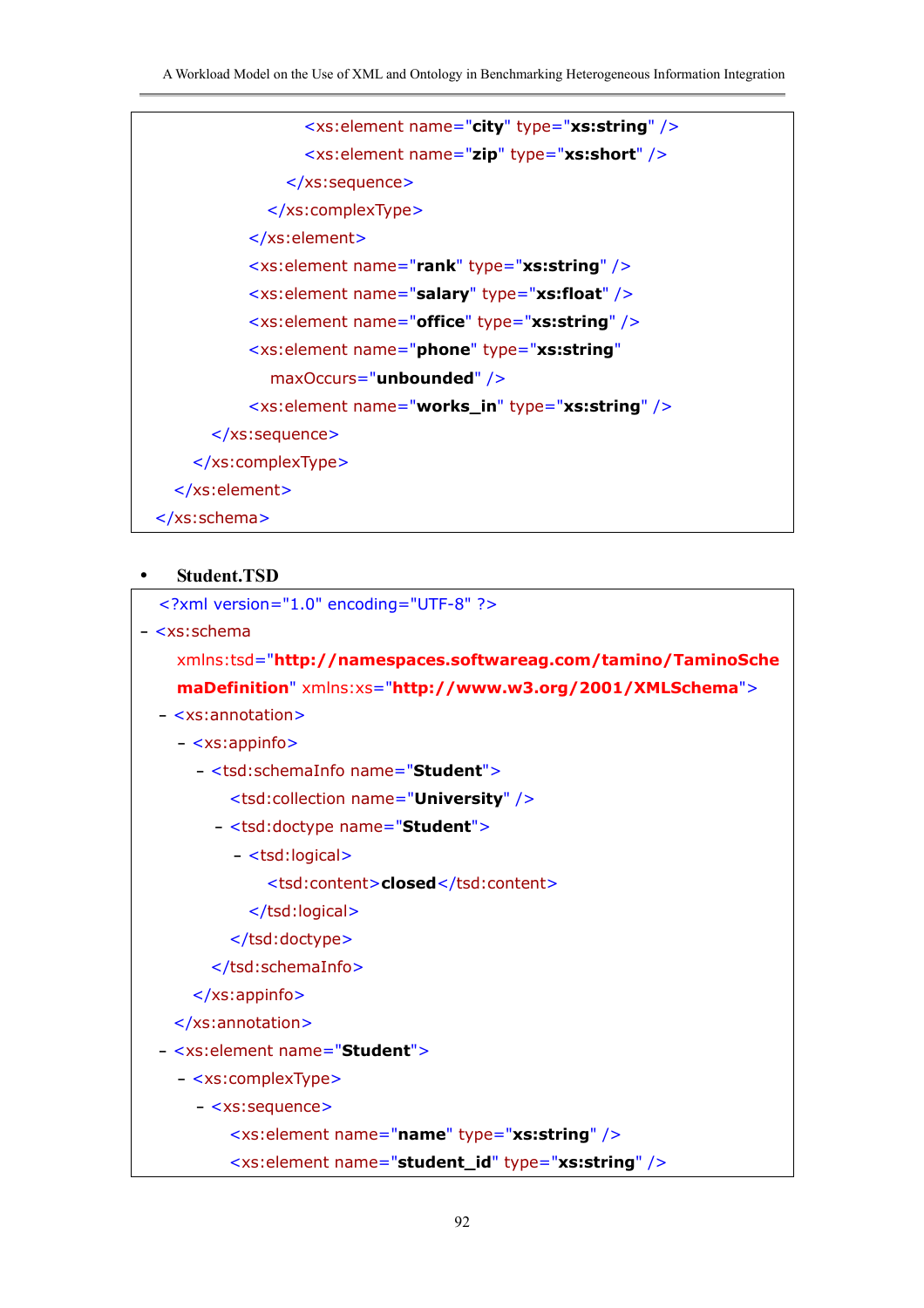

#### y **GradStudent.TSD**

```
<?xml version="1.0" encoding="UTF-8" ?> 
- <xs:schema
   xmlns:tsd="http://namespaces.softwareag.com/tamino/TaminoSche
   maDefinition" xmlns:xs="http://www.w3.org/2001/XMLSchema">
 - <xs:annotation>
```
**-** <xs:appinfo>

**-** <tsd:schemaInfo name="**GradStudent**">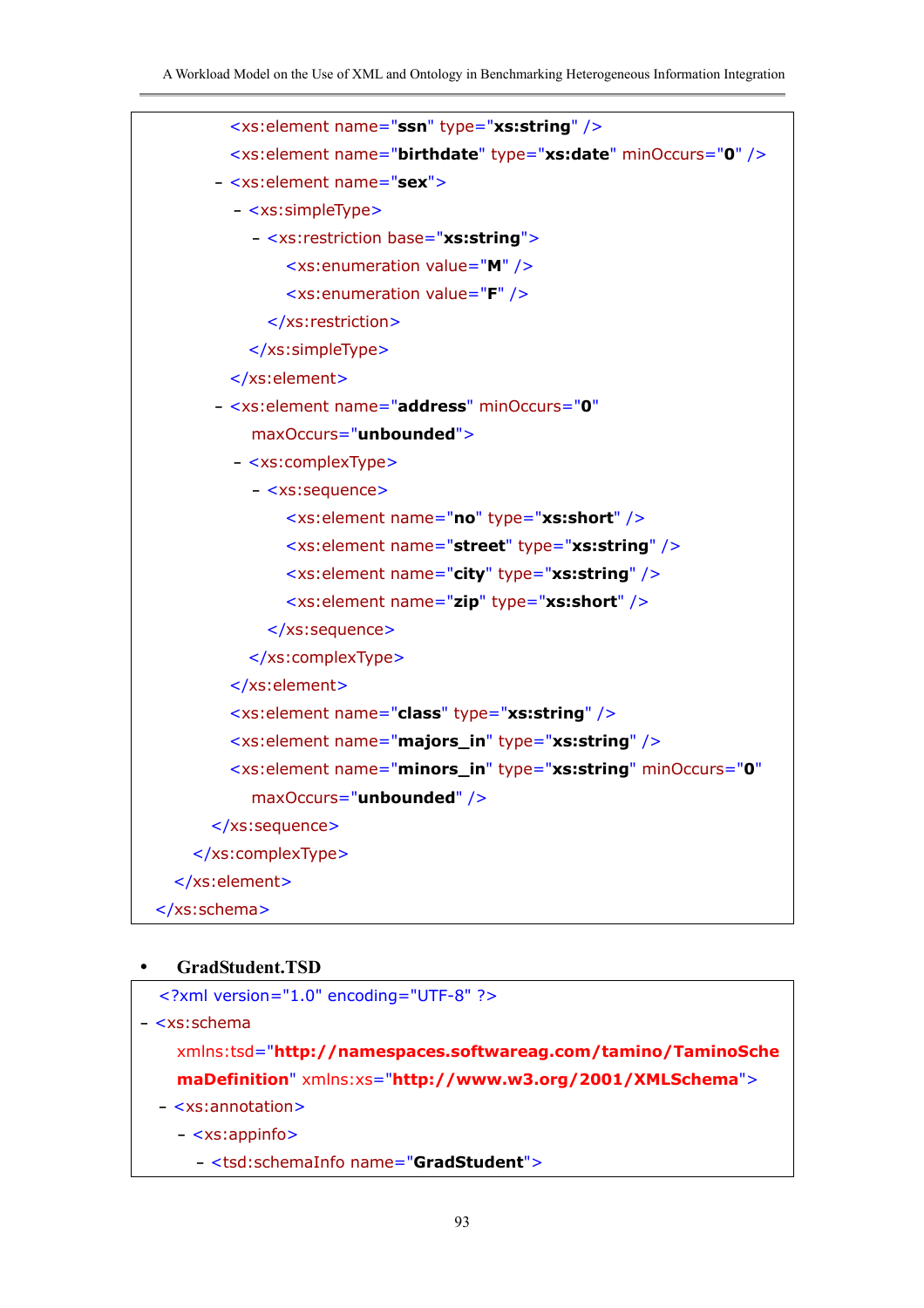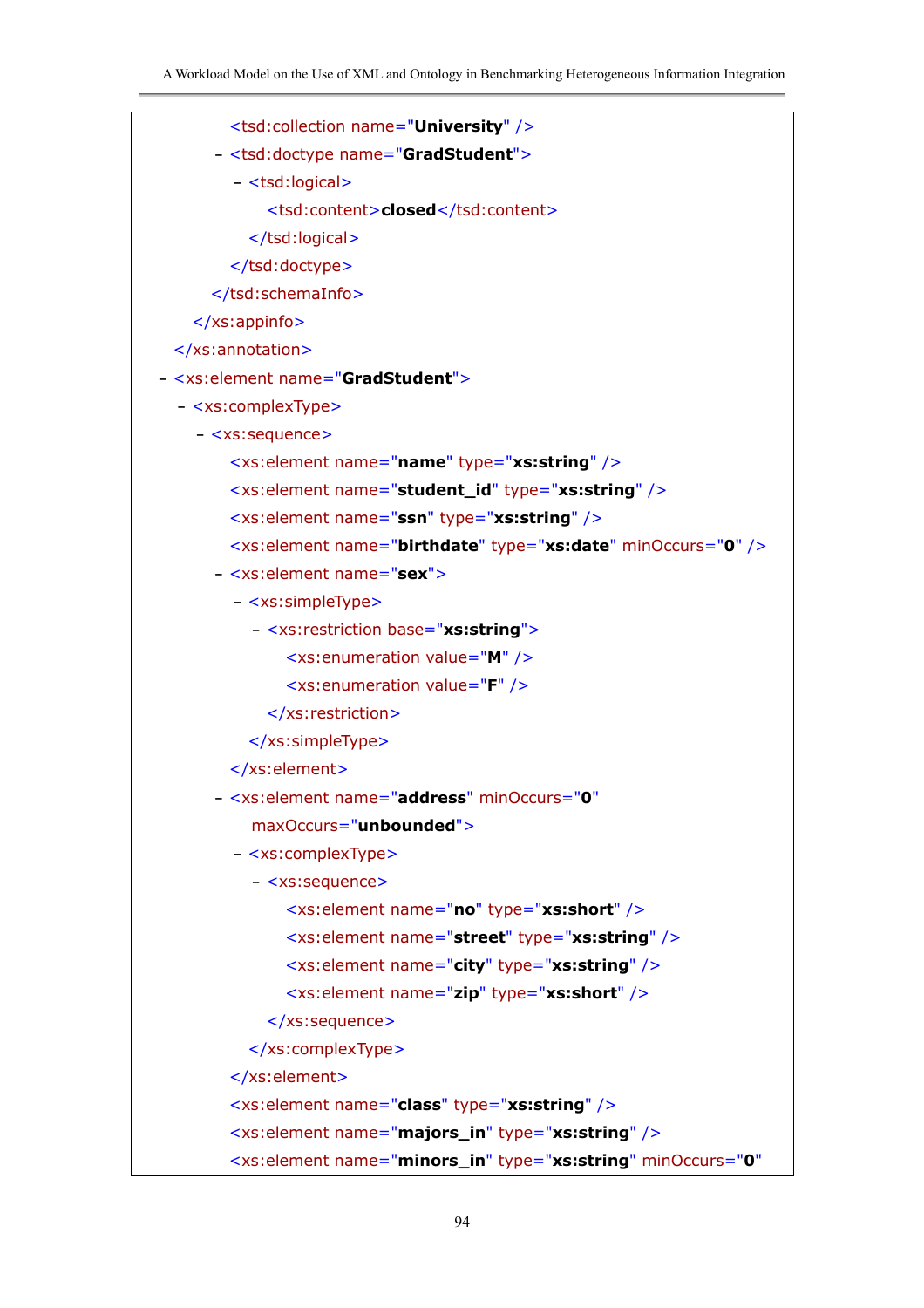| maxOccurs="unbounded" />                                                           |
|------------------------------------------------------------------------------------|
| - <xs: element="" name="Degree"></xs:>                                             |
| - <xs:complextype></xs:complextype>                                                |
| - <xs:sequence></xs:sequence>                                                      |
| <xs:element name="college" type="xs:string"></xs:element>                          |
| <xs:element name="degree" type="xs:string"></xs:element>                           |
| <xs:element name="year" type="xs:string"></xs:element>                             |
| $\langle x \rangle$ s:sequence>                                                    |
|                                                                                    |
|                                                                                    |
| <xs:element <="" minoccurs="1" name="advisor" th="" type="xs:string"></xs:element> |
| maxOccurs="unbounded" />                                                           |
| $\langle x \rangle$ s:sequence>                                                    |
|                                                                                    |
|                                                                                    |
|                                                                                    |

### y **Course.TSD**

```
<?xml version="1.0" encoding="UTF-8" ?> 
- <xs:schema
```

```
xmlns:tsd="http://namespaces.softwareag.com/tamino/TaminoSche
maDefinition" xmlns:xs="http://www.w3.org/2001/XMLSchema">
```
#### **-** <xs:annotation>

**-** <xs:appinfo>

- **-** <tsd:schemaInfo name="**Course**">
	- <tsd:collection name="**University**" />
	- **-** <tsd:doctype name="**Course**">
		- **-** <tsd:logical>
			- <tsd:content>**closed**</tsd:content>
			- </tsd:logical>
		- </tsd:doctype>
	- </tsd:schemaInfo>
- </xs:appinfo>
- </xs:annotation>
- **-** <xs:element name="**Course**">
	- **-** <xs:complexType>
		- **-** <xs:sequence>
			- <xs:element name="**cname**" type="**xs:string**" />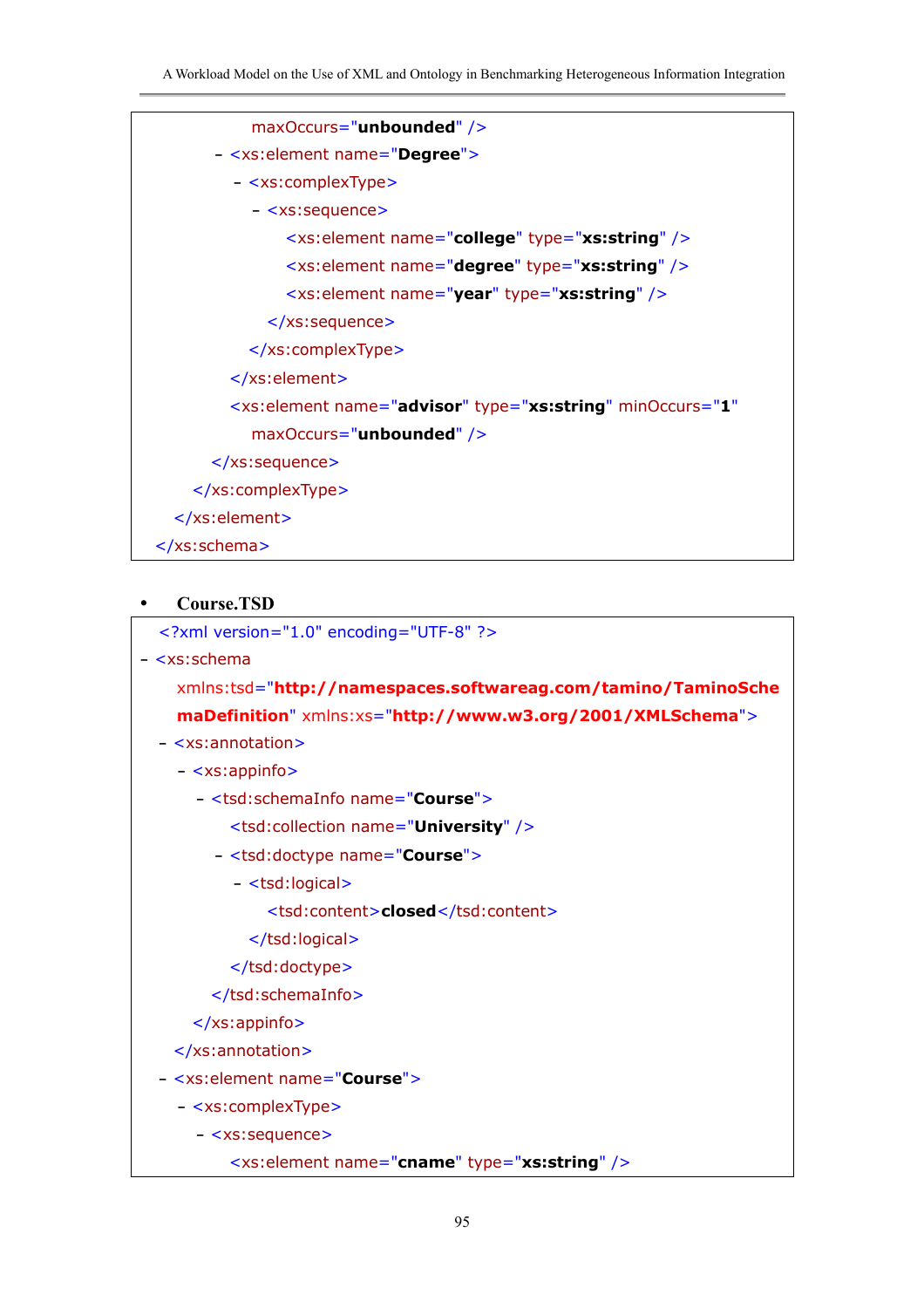<xs:element name="**cno**" type="**xs:string**" /> <xs:element name="**description**" type="**xs:string**" /> <xs:element name="**offer\_by**" type="**xs:string**" /> </xs:sequence> </xs:complexType> </xs:element> </xs:schema>

## y **Publication.TSD**

| xml version="1.0" encoding="UTF-8" ?                                                |
|-------------------------------------------------------------------------------------|
| - <xs:schema< td=""></xs:schema<>                                                   |
| xmlns:tsd="http://namespaces.softwareag.com/tamino/TaminoSche                       |
| maDefinition" xmlns:xs="http://www.w3.org/2001/XMLSchema">                          |
| - <xs:annotation></xs:annotation>                                                   |
| - <xs:appinfo></xs:appinfo>                                                         |
| - <tsd:schemainfo name="&lt;b&gt;Publication&lt;/b&gt;"></tsd:schemainfo>           |
| <tsd:collection name="University"></tsd:collection>                                 |
| - <tsd:doctype name="Publication"></tsd:doctype>                                    |
| - <tsd:logical></tsd:logical>                                                       |
| <tsd:content>closed</tsd:content>                                                   |
|                                                                                     |
|                                                                                     |
|                                                                                     |
| $\langle x \rangle$ xs: appinfo $\langle x \rangle$                                 |
|                                                                                     |
| - <xs:element name="Publication"></xs:element>                                      |
| - <xs:complextype></xs:complextype>                                                 |
| - <xs:sequence></xs:sequence>                                                       |
| <xs:element name="isbn" type="xs:string"></xs:element>                              |
| <xs:element name="title" type="xs:string"></xs:element>                             |
| <xs:element <="" minoccurs="1" name="author" td="" type="xs:string"></xs:element>   |
| maxOccurs="unbounded" />                                                            |
| <xs:element name="p_type" type="xs:string"></xs:element>                            |
| <xs:element name="p_year" type="xs:date"></xs:element>                              |
| <xs:element name="p_source" type="xs:string"></xs:element>                          |
| <xs:element <="" minoccurs="0" name="abstract" td="" type="xs:string"></xs:element> |
| $maxOccurs="1"$ />                                                                  |
|                                                                                     |